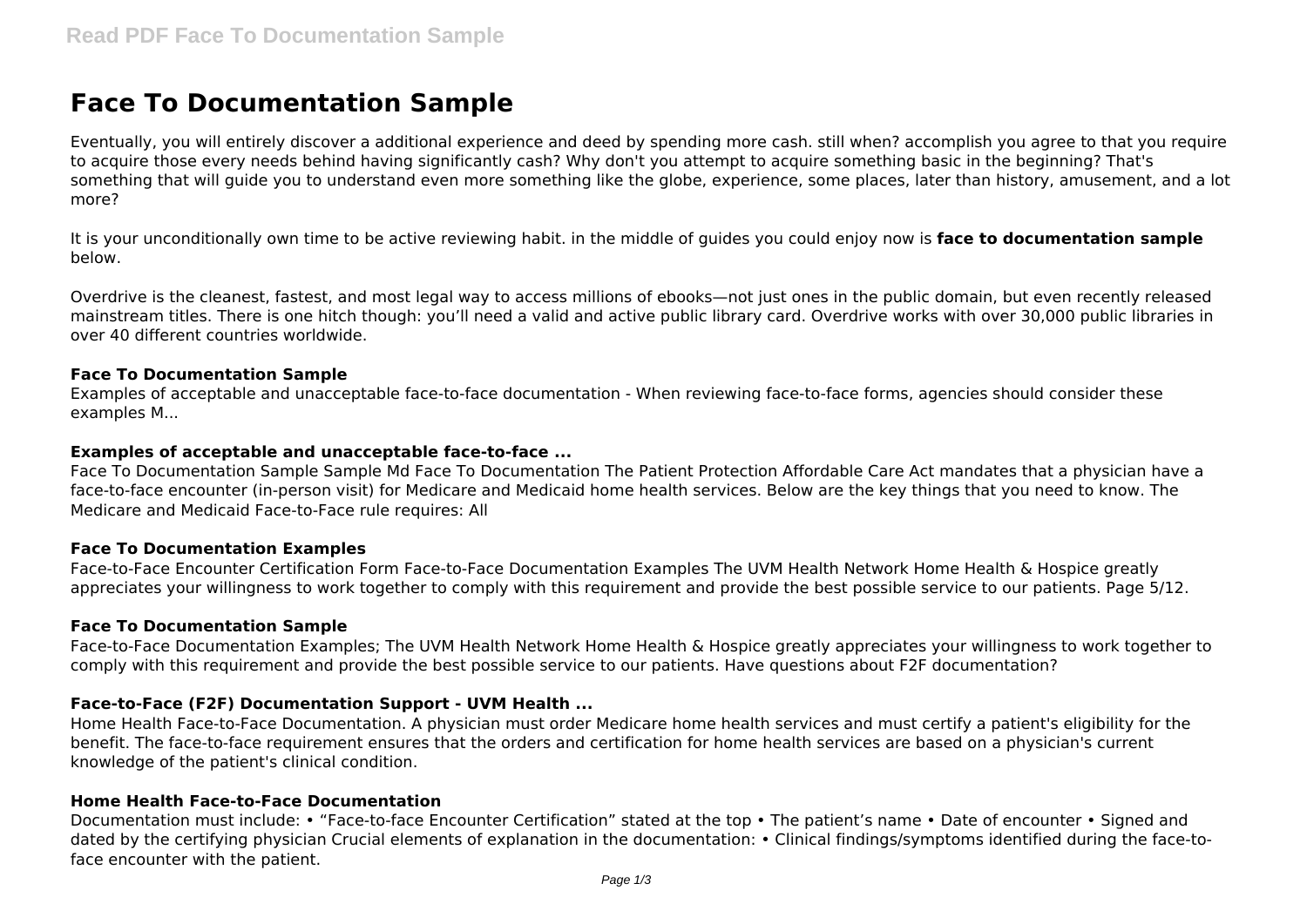# **Face-to-Face Encounter Tip Sheet - MedStar Health**

CMS implemented changes to the Face-to-Face requirements in January 2015 to reduce the administrative burden to home health agencies. Prior to these changes, physicians were required to complete a narrative as part of the Face-to-Face Encounter documentation. This requirement for this narrative was eliminated in January 2015.

# **Face-to-Face Encounter Progress Note Template - Home Care ...**

Read the April 2014 U.S. Department of Health and Human Services Office of Inspector General report, "Limited Compliance with Medicare's Home Health Face-To-Face Documentation Requirements". You can learn more about the conditions for payment for home health agency services at our HHA Center page.. We want to hear from you.

# **Home Health | CMS**

A sample showcasing Apple's ARKit facial tracking capabilities within Unreal Engine. Unreal Engine 4 Documentation > Samples and Tutorials > Engine Feature Examples > Face AR Sample Face AR Sample

# **Face AR Sample | Unreal Engine Documentation**

Sample Md Face To Documentation The Patient Protection Affordable Care Act mandates that a physician have a face-to-face encounter (in-person visit) for Medicare and Medicaid home health services. Below are the key things that you need to know. The Medicare and Medicaid Face-to-Face rule requires: All

# **Sample Md Face To Documentation - dev.destinystatus.com**

document. As per CMS IOM Publication 100-02 , Chapter 7, Section 30.5.1.1) • Can be a part of the certification form itself, or an addendum to the certification. (IMPORTANT: When utilizing an addendum for the Face-to-Face Encounter, the certification and the Face-to-Face Encounter document each require a dated certifying physician signature.

# **Face-to-Face Encounters - Michigan**

•Documentation regarding these face -to-face encounters must be present on certifications for patients with starts of care on and after January 1, 2011 • As part of the certification form itself, or as an addendum to it, the physician must document when the physician or allowed NPP saw the patient, and document how the

# **Medicare Home Health Face-to-Face Requirement**

Per CMS's regulation (42C.F.R § 424.22) "the physician responsible for performing the initial certification must document that the face to face patient encounter, which is related to the primary reason the patient requires home health services, has occurred". This documentation must include the "date of the

# **Home Health Face-to-Face Encounter Certification**

Hospice Face-to-Face (FTF) Encounter. The recertification associated with a hospice patient's third benefit period, and every subsequent recertification, must include documentation that a hospice physician or a hospice nurse practitioner had a face-to-face (FTF) encounter with the patient.